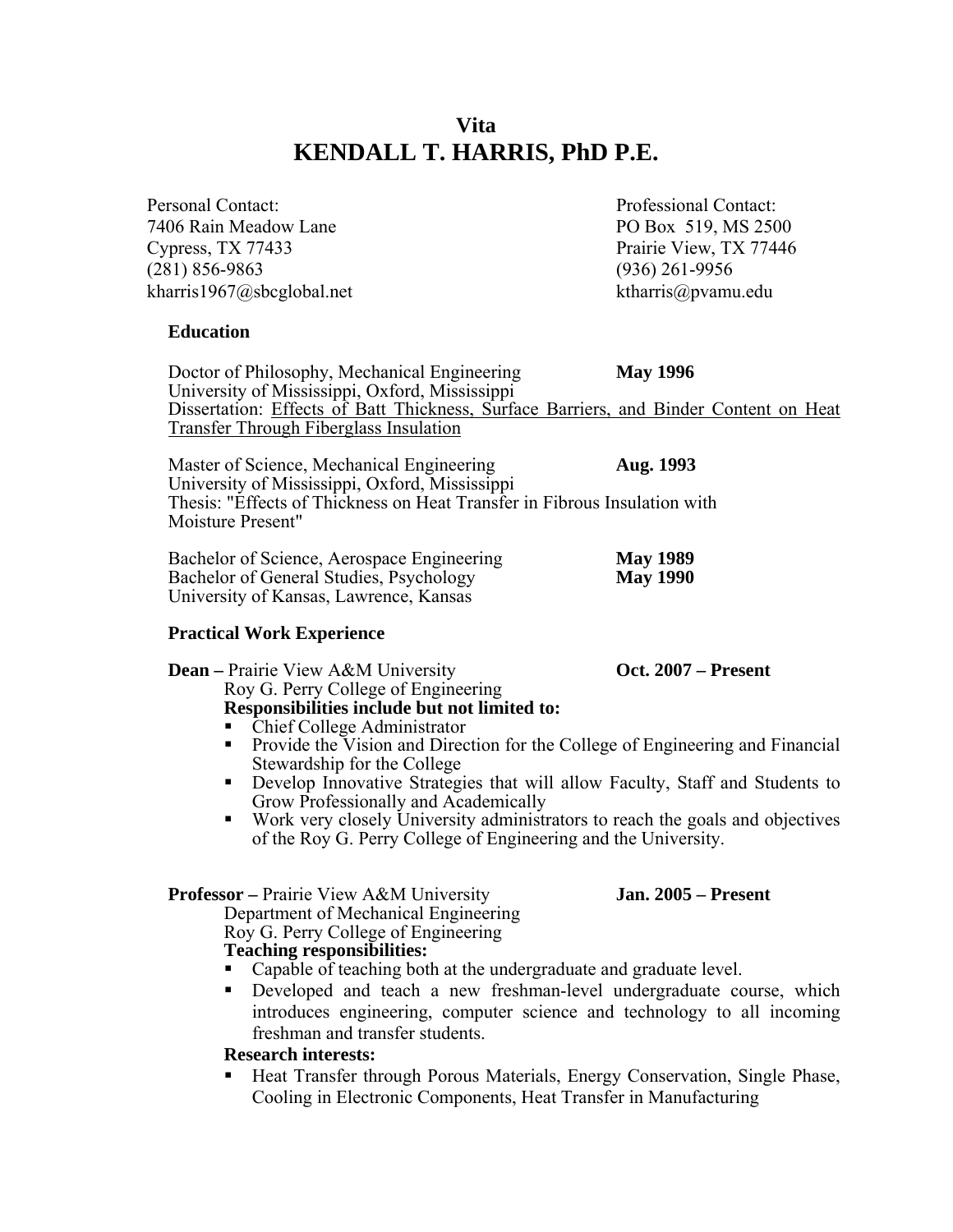## **Service involvement:**

 Actively serving on several departmental, college and university committees and task forces.

**Associate Dean –** Prairie View A&M University **Jan. 2005 – Sep. 2007** 

College of Engineering

# **Responsibilities include but not limited to:**

- Enhancement of the College's research efforts through the coordination and tracking of all College research.
- Work with Department Heads within the College to ensure that the overall academic mission of the College is properly achieved. Review and maintain the College's core curriculum.
- Act as chief College administrator in the absence of the Dean.
- Assist the Dean with the review of faculty promotion and tenure.
- Directly oversee all College related student programs and activities
- Intimately involved in developing the College's outreach program through summer camp development to on campus visits.
- Work very closely with College and University administrators to reach the goals and objectives of the College of Engineering.

**Associate Chairman –** University of Texas at Arlington **Aug. 2003 – Dec. 2005**  Department of Mechanical and Aerospace Engineering

# **Responsibilities include but not limited to:**

- Maintenance of all Mechanical and Aerospace Engineering departmental academics
- Assisted Chairman in the development and maintenance of departmental budget: faculty salaries, fellowships, scholarships, and maintenance and operation funding of the department.
- Course Scheduling of academic courses offered by the department
- **Curriculum Design**
- Academic Advising
- Catalog Updating<br>• Undergraduate Gr
- Undergraduate Grievances
- **-** Departmental Staff Supervision
- Acting as Chair when Chair is not available

# **Associate Professor** - University of Texas at Arlington **Aug. 2002 - Dec. 2005**  Department of Mechanical and Aerospace Engineering

### **Teaching responsibilities:**

- Taught a wide array of course at both the undergraduate and graduate level.
- Developed several new graduate courses to align with research activities.

# **Research interests:**

- **Heat Transfer through Porous Materials, Energy Conservation, Single Phase,** Cooling in Electronic Components, and Heat Transfer in Manufacturing
- Supervised graduate students both at the Masters' and Doctoral levels.

# **Service involvement:**

- Actively served on several departmental, college and university committees and task forces.
- Directed the College's summer camps for middle and high school students.

**Director -** DOE Industrial Assessment Center **Oct. 2000 - Dec. 2005** 

K.T.Harris VITA 2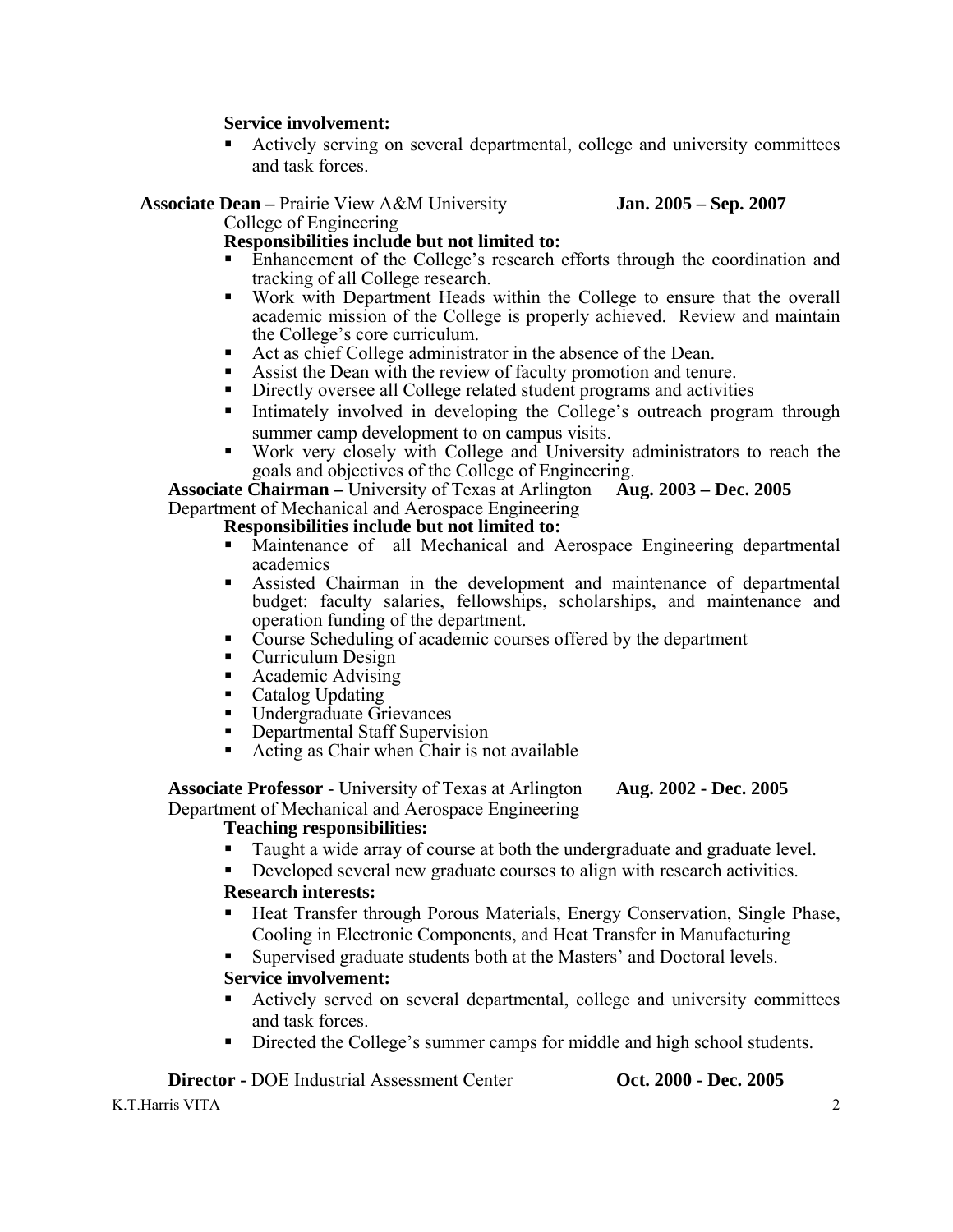Department of Mechanical and Aerospace Engineering

The Industrial Assessment Center (IAC) was a federally funded program, which provided no cost energy, waste and productivity conservation assessments to various manufactures in the Dallas Fort Worth area. There are only twenty-six Federal IAC's in the country.

# **Duties included but not limited to:**

- Lead a team of students in Performing Energy Assessment Audits for Industrial Clients
- **•** Professional and Student Staff Supervision
- Budget Manager (over \$1.25 million)
- Reviewed and Audited Technical Reports
- Overall Project Supervision

**Assistant Professor** - University of Texas at Arlington **Jul. 1996 – Jul. 2002** Department of Mechanical and Aerospace Engineering

### **Teaching responsibilities:**

- Taught a wide array of course at both the undergraduate and graduate level.
- Developed several new graduate courses to align with research activities.

### **Research interests:**

**Heat Transfer through Porous Materials , Energy Conservation, Single Phase,** Cooling in Electronic Components, Heat Transfer in Manufacturing

#### **Service involvement:**

 Actively served on several departmental, college and university committees and task forces.

**Academic Advisor** – University of Texas at Arlington **Oct. 1999–Aug. 2003** Department of Mechanical and Aerospace Engineering

 Responsible for advising and counseling of 150 (+) upper division undergraduate students in the Mechanical Engineering Program.

**Director -** LoanSTAR Industrial Assessment Center **Nov. 1996–Sep. 1998** Department of Mechanical and Aerospace Engineering

The Industrial Assessment Center was a state funded program that provided no cost energy, waste and productivity conservation assessments to various manufactures in the Dallas Fort Worth area.

- Lead a team of students in Performing Energy Assessment Audits for Industrial Clients
- **Professional and Student Staff Supervision**
- Reviewed and Audited Technical Reports
- Overall Project Supervision

**Graduate Instructor** - University of Mississippi **Aug. 1995-May 1996** Department of Mechanical Engineering

 Instructor for the Engineering Systems Analysis and Design Course and responsible for the instruction of the Mechanical Engineering Energy and Fluids Laboratory.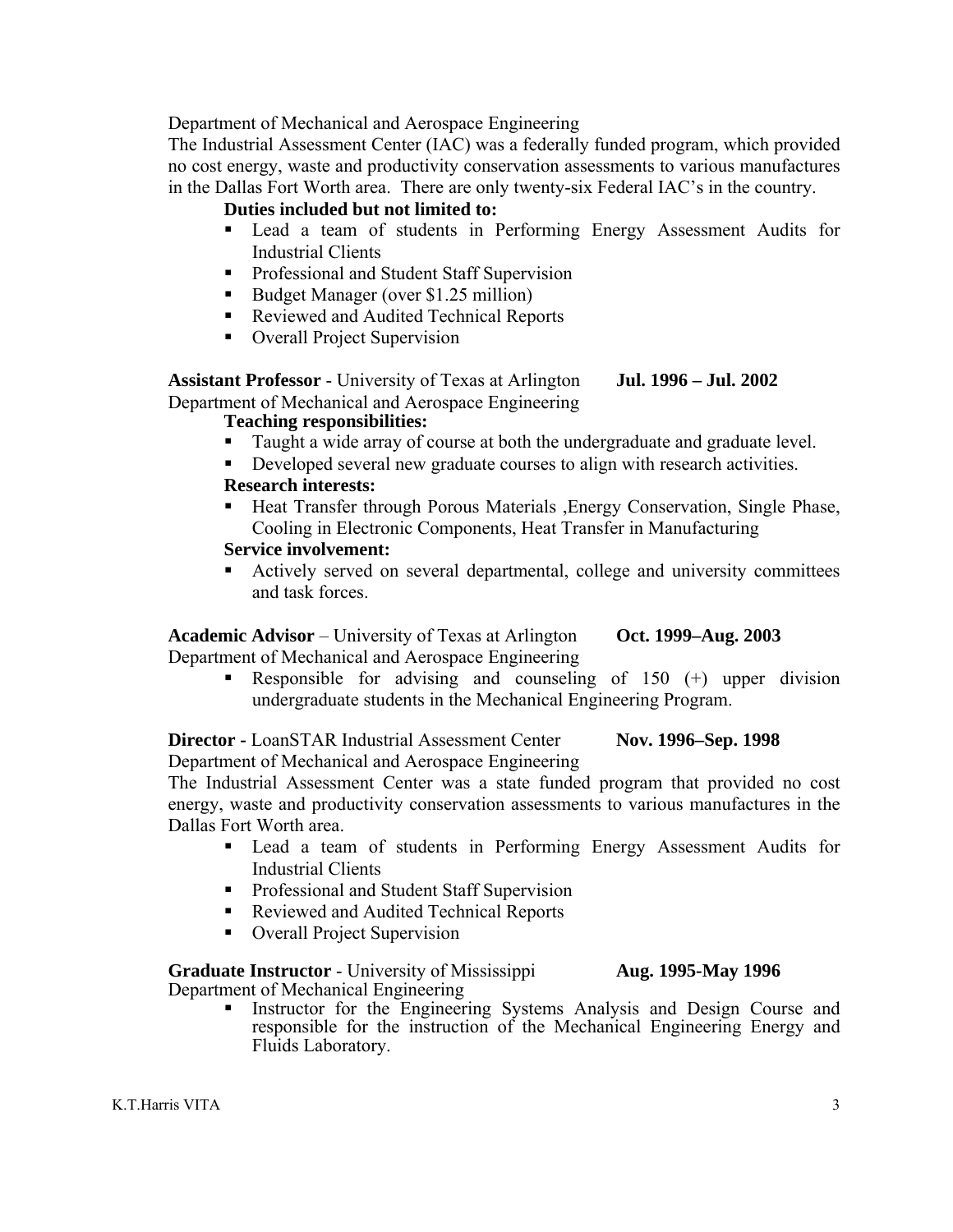**Graduate Research Assistant** - University of Mississippi **Jan. 1992-May 1996** Department of Mechanical Engineering

 Conducted experimental and numerical analysis of heat transfer through a porous material. Increased knowledge base through graduate level courses.

**Graduate Assistant** - University of Mississippi **Aug. 1993-May 1995** 

- Office of the Vice-Chancellor for Student Affairs<br>
Assisted the Vice-Chancellor's Office in various administrative tasks:
	- budget, personnel evaluation, etc.<br> **Developed and perfected administrative abilities through the interaction with** high level University officials.

#### **United States Naval Officer Jul. 1990-Jan. 1993**

Naval Air Station, Pensacola, Florida

- Graduated from Naval Aviation Officer School
- Trained in and flew F-14D Tomcat aircraft.

McDonnell Douglas Corporation, St. Louis, Missouri

- Mastered integration of new flight systems into the F-18A aircraft.<br>■ Liaison between the Engineering department and the assembly floor
- Liaison between the Engineering department and the assembly floor.

#### **Co-Operative Student Jun. 1986-Aug. 1986**

McDonnell Douglas Corporation, St. Louis, Missouri

- Team member on the AV -8B aircraft forward fuselage department.
- Independently corrected and traced technical drawings.

### **Engineering Teaching Activities:**

- *a) Organized courses taught:* 
	- Fall 2006 MCEG1011 Introduction to Eng., Comp. Sc. • Spring 2006 MCEG 1213 Creative Engineering Fall 2005 MCEG 1213 Creative Engineering • Fall 2004 MAE 4287 Design Project I MAE 5321 Advanced Thermodynamics Spring 2004 MAE 4288 Design Project II MAE 4327 HVAC • Fall 2003 MAE 4287 Design Project I MAE 5321 Advanced Thermodynamics Spring 2003 MAE 4288 Design Project II MAE 4327 HVAC • Fall 2002 MAE 4287 Design Project I MAE 5321 Advanced Thermodynamics Spring 2002 MAE 4288 Design Project II MAE 4327 HVAC Fall 2001 MAE 4287 Design Project I MAE 5321 Advanced Thermodynamics

# **Internship Jun. 1987-Aug. 1987**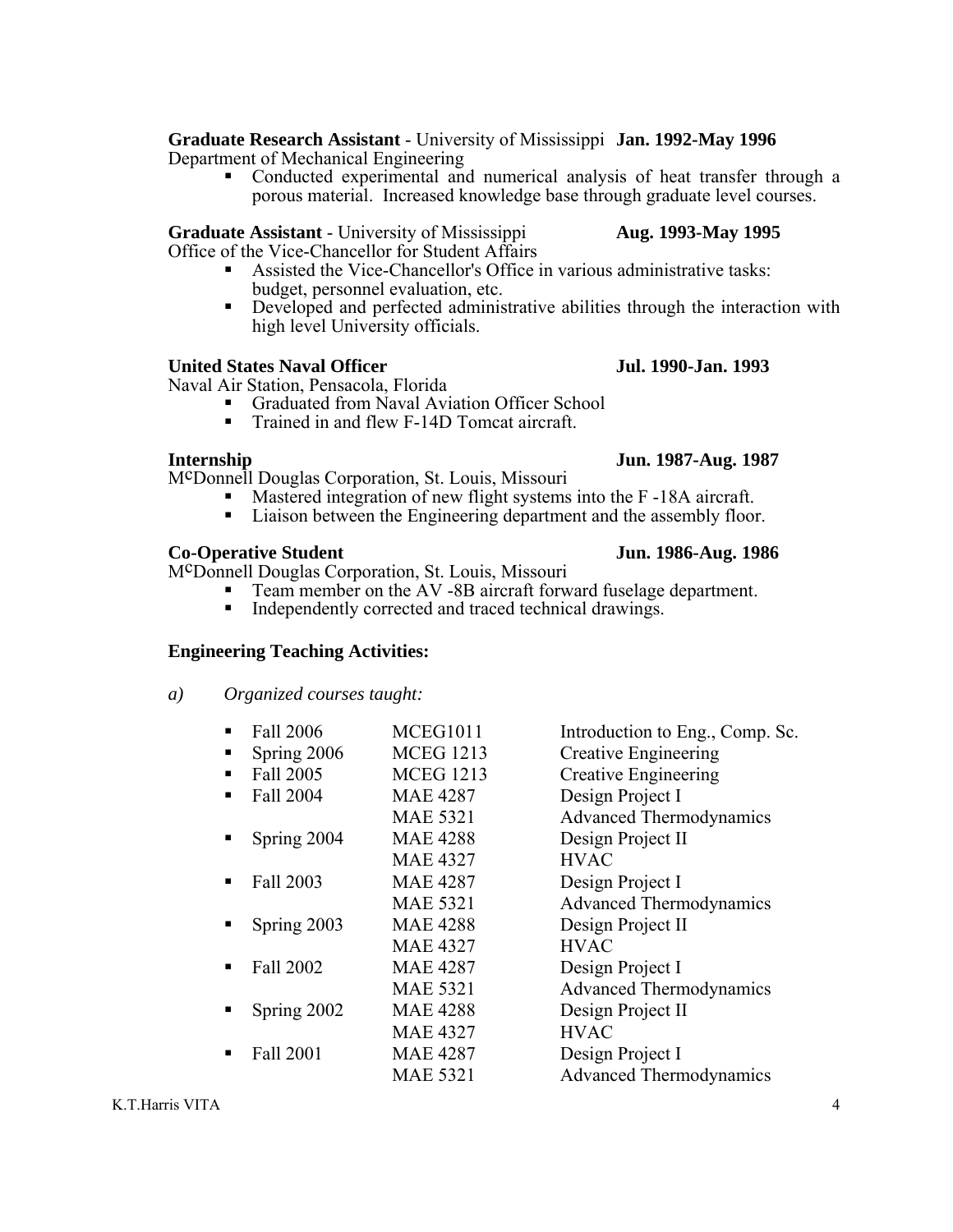| Ξ | Summer 2001 | <b>MAE 3314</b> | <b>Heat Transfer</b>                              |
|---|-------------|-----------------|---------------------------------------------------|
| П | Spring 2001 | <b>MAE 3314</b> | <b>Heat Transfer</b>                              |
|   |             | <b>MAE 4327</b> | <b>HVAC</b>                                       |
| ٠ | Fall 2000   | <b>MAE 3309</b> | Thermal Engineering                               |
|   |             | <b>MAE 5321</b> | <b>Advanced Thermodynamics</b>                    |
| п | Summer 2000 | <b>MAE 3314</b> | <b>Heat Transfer</b>                              |
| Ξ | Spring 2000 | <b>MAE 4188</b> | Design Project II                                 |
|   |             | <b>MAE 3314</b> | <b>Heat Transfer</b>                              |
|   |             | <b>MAE 4327</b> | <b>HVAC</b>                                       |
| п | Fall 1999   | <b>MAE 4287</b> | Design Project I                                  |
|   |             | <b>MAE 4188</b> | Design Project II                                 |
|   |             | <b>MAE 3309</b> | <b>Thermal Engineering</b>                        |
|   |             | <b>MAE 5321</b> | <b>Advanced Thermodynamics</b>                    |
| п | Summer 1999 | <b>MAE 3314</b> | <b>Heat Transfer</b>                              |
|   |             | <b>MAE 4188</b> | Design Project II                                 |
| п | Spring 1999 | <b>MAE 4287</b> | Design Project I                                  |
|   |             | <b>MAE 4188</b> | Design Project II                                 |
|   |             | <b>MAE 3314</b> | <b>Heat Transfer</b>                              |
|   |             | <b>MAE 4327</b> | <b>HVAC</b>                                       |
| п | Fall 1998   | <b>MAE 4287</b> | Design Project I                                  |
|   |             | <b>MAE 4188</b> | Design Project II                                 |
|   |             | <b>MAE 3309</b> | <b>Thermal Engineering</b>                        |
|   |             | <b>MAE 5321</b> | <b>Advanced Thermodynamics</b>                    |
| п | Summer 1998 | <b>MAE 3314</b> | <b>Heat Transfer</b>                              |
| п | Spring 1998 | <b>MAE 4287</b> | Design Project I                                  |
|   |             | <b>MAE 4188</b> | Design Project II                                 |
|   |             | <b>MAE 3314</b> | <b>Heat Transfer</b>                              |
| п | Fall 1997   | <b>MAE 4287</b> | Design Project I                                  |
|   |             | <b>MAE 4188</b> | Design Project II                                 |
|   |             | <b>MAE 3309</b> | Thermal Engineering                               |
| п | Summer 1997 | <b>MAE 3309</b> | Thermal Engineering                               |
| п | Spring 1997 | <b>MAE 3314</b> | <b>Heat Transfer</b>                              |
|   |             | ME 5343         | <b>Numerical Heat Transfer</b>                    |
| П | Fall 1996   | <b>MAE 3314</b> | <b>Heat Transfer</b>                              |
| п | Spring 1996 | ME 401*         | Engineering Energy and                            |
|   |             |                 | <b>Fluids Laboratory</b>                          |
| п | Fall 1995   | ME 310*         | <b>Engineering Systems</b><br>Analysis and Design |

(\* Indicates courses taught at the University of Mississippi)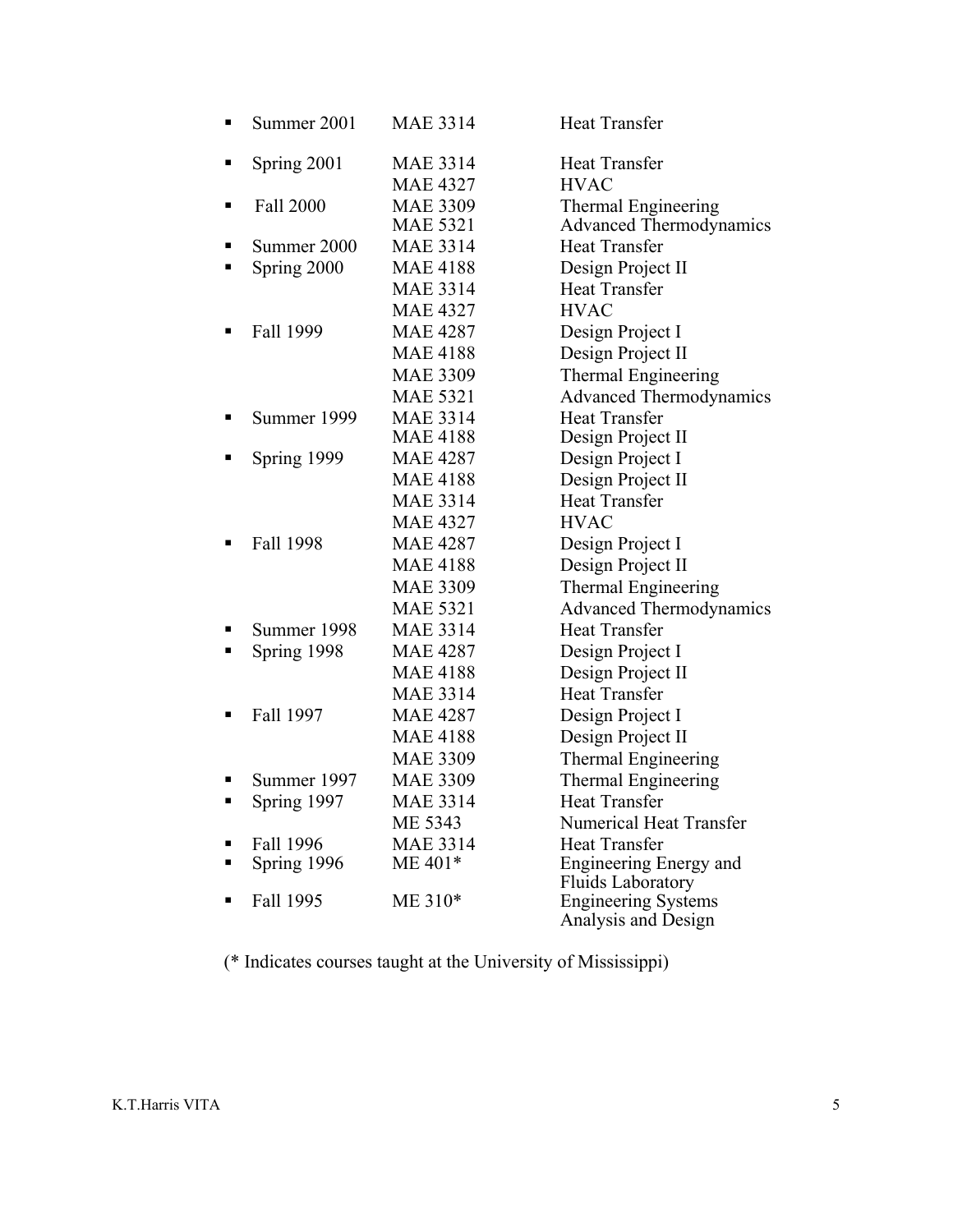# *b) Individual Instruction*

- As the instructor of the Senior Synthesis class, I directed forty-four (44) individual team design projects. These projects included a variety of Mechanical Engineering applications.
- *c) New courses, laboratory and curricula developed and in use that enhance the quality of undergraduate and graduate education* 
	- Developed a new introduction to engineering, computer science and technology course that all PVAMU's College of Engineering freshmen are required to take. This introduces the freshman engineer, computer scientist and technologist to the fundamental principles of their perspective fields. Courses are titled CHEG, CVEG, COMP, CPET, ELEG, ELET, and MCEG 1011.
	- While at University of Texas at Arlington I introduced two new courses for graduate and undergraduate students entitled Energy Management and Concurrent Engineering. These courses were part of a cluster of courses that benefited students who are interested in the industrial energy field.
- *d) Awards, citations or other recognition of teaching excellence.* 
	- Outstanding Academic Advisor College of Engineering University of Texas at Arlington Fall 2004.
	- Nominated at the University of Texas at Arlington Piper Teacher Recipient from the College of Engineering 2000, 2001, 2002, 2003, and 2004.
- *e) List of theses and dissertations that have been completed under my supervision.* 
	- Master Thesis: Singh, Dinesh, "*Optimization of Working Fluids in HVAC Systems*", May 2005
	- Master Project: Patil, Rohan, *"Energy Efficient Design of HVAC Systems"*, May 2005
	- Master Thesis: Devi, Sarang, "*Investigation of Heat Pipes with Various Fluids and its Applications to Injection Molds",* May 2005
	- Master Project: Thomas, Preji, "*Air-Conditioning Technologies for Data Centers"*, May 2005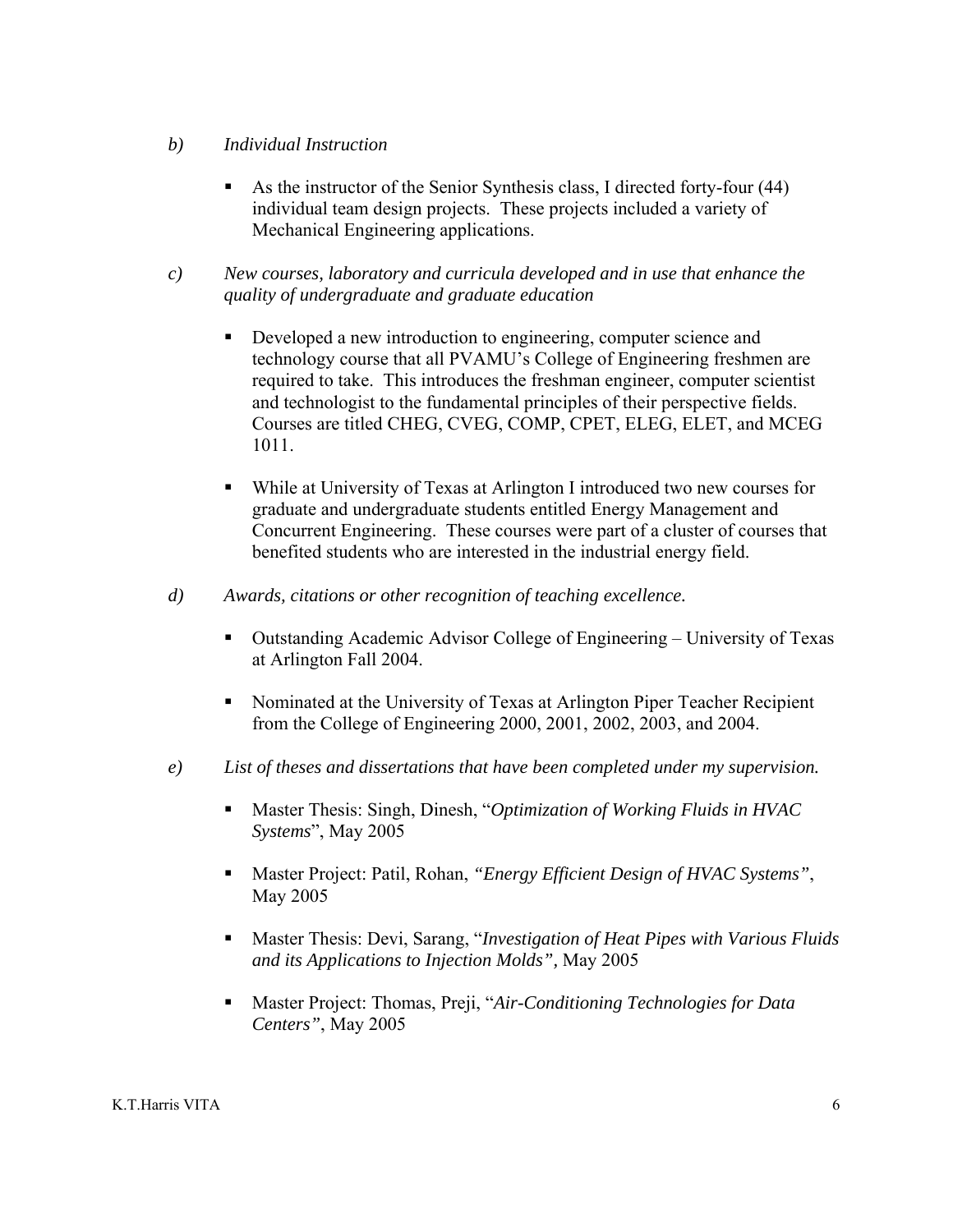- Master Thesis: Mankrious, Victor, *"HVAC design- Development of Working Fluids",* December 2004
- Masters Thesis: Shah, Abhishek, *" Heat Design and Optimization for Electronic Cooling Applications",* August 2004
- Masters Project: Chandra, Sharath, *"Fuel Cell Applications in an Industrial Environment",* May 2004
- Masters Project: Kadrenahally, Ajay*, "Structural Analysis of a Gas Fired Furnace*", Dec. 2003
- Masters Thesis: Trickovic, Stojan, "*Heat Transfer of Fully Developed Flow in Porous Ducts"*, August 2003
- PhD Dissertation: Nnanna, George, *Transient Thermal Transport in Porous Medium – Non-Fourier Model and Non-local Thermal Equilibrium Phenomena*, Aug. 2002
- Masters Project: Samanuhut, Patinya, *"Development in Thermal Efficiency of Reciprocating Compressor Working at Low Load and by Varying the Cylinder Volume"*, May 2002
- PhD Dissertation: Pham, Hoang, *Experimental Analysis of Phase Change Materials in Porous Medi*a, Aug. 2001
- Masters Project: Sullivan, Patrick, "HVAC design of an Occupied Municipal Building", Dec. 2000
- Masters Thesis: Nnanna, George, "*Experimental Analysis of Thermosyphons Employing Phase Change Materials to Enhance Cooling*", Dec. 1999
- Masters Thesis: Siba, Eric, "*Turbulent Heat Transfer in Single Phase Jet Impingement Flow over a Horizontal Disk*", Spring 1998
- *f) List of theses and dissertations that I have advised or served on the committee.*

| Number of       |               |                  |                     |                 |
|-----------------|---------------|------------------|---------------------|-----------------|
| <b>Advisees</b> | Date          | <b>BS/MS/PhD</b> | <b>Your Role</b>    | Organization    |
| $7-15$ groups   |               |                  | Design Course       | Mechanical      |
| per semester    | $1997 - 2004$ | BS               | Supervisor          | Engineering     |
| 31              | 1996 - 2004   | MS               | <b>MS</b> Committee | Graduate School |
|                 |               | (Non-Thesis)     | Member              |                 |
| 35              | $1996 - 2004$ | MS               | MS Committee        | Graduate School |
|                 |               |                  | Member              |                 |
| 20              | $1996 - 2004$ | <b>PhD</b>       | PhD Committee       | Graduate School |
|                 |               |                  | Member              |                 |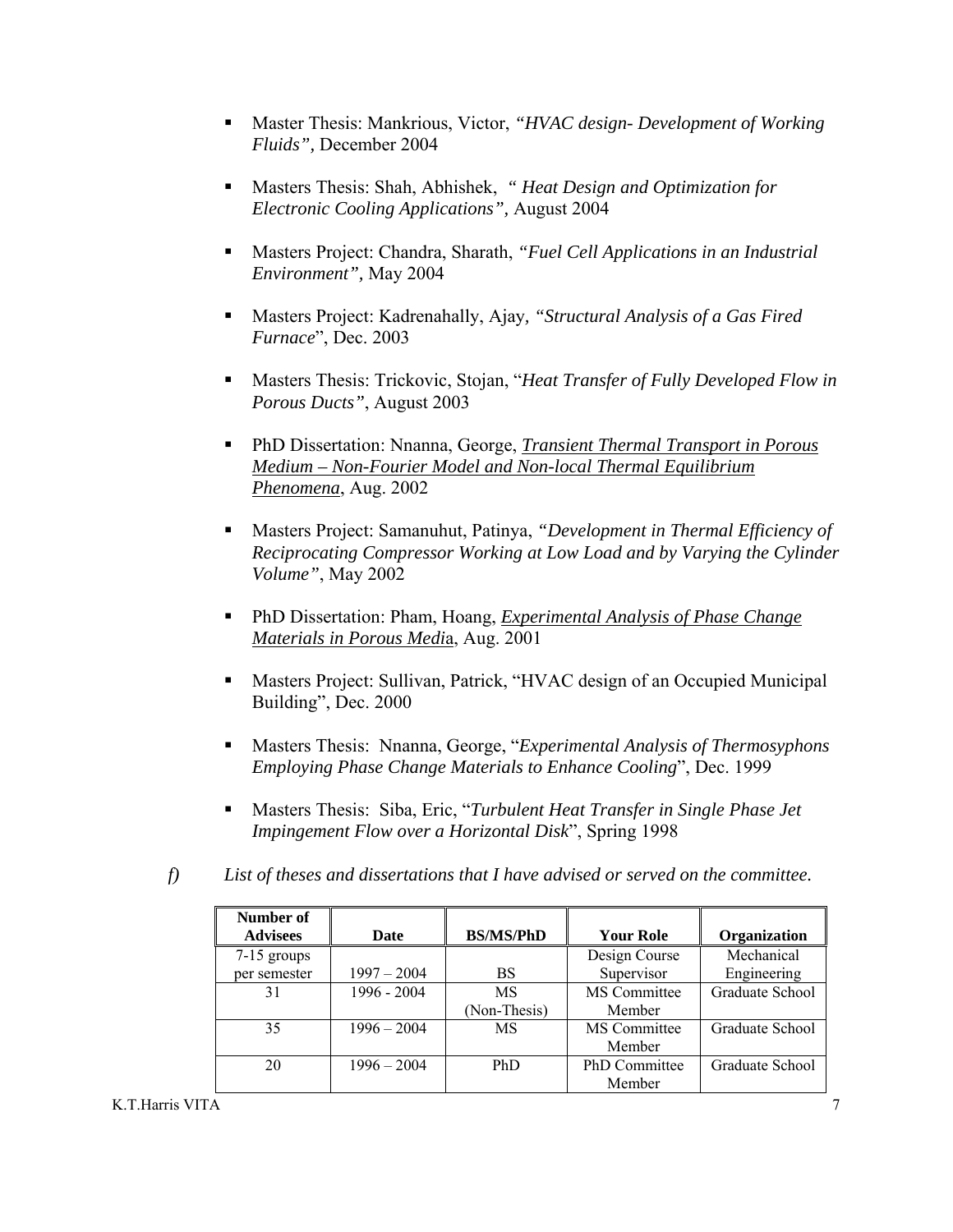#### **Scholarly Activities:**

*a) List of publications that have appeared (or will appear) in journals.* 

1) Nnanna, A. G., Haji-Sheikh, A., and Harris, K. T., "The Use of Phase Change Material to Passively Cool Electronic and Telecommunication Equipment," Journal of Electronic Packaging, September, 2004.

2) Nnanna, A. G., Harris, K. T., and Haji-Sheikh, A. "An Experimental Study of Non-Fourier Thermal Response in Porous Media," Journal of Porous Media, 2004.

3) Nnanna, A. G., Haji-Sheikh, A., and Harris, K. T., "Experimental study of phase front under local thermal non-equilibrium condition phase change phenomena in porous media," International Journal of Heat and Mass Transfer, 2004.

4) Harris, K.T., McCarty, T.A., Roux, J.A., " Effects of Phenolic Binder on a R-30 Insulation Batt, The Journal of Thermal Insulation and Buildings Envelopes, Vol. 26, No. 3, January 2003, pp 237-257.

5) Siba, E. A., Ganesa-Pillai, A., Harris, K.T., Haji-Sheikh A., "Turbulent Heat Transfer in Single Phase Jet Impingement Flow Over a Horizontal Disk," *ASME Journal of Heat Transfer*, Vol. 125, No. 2, 2003, pp.257-265

6) Nnanna, A.G., Harris, K.T., Haji-Sheikh, "An Analytical and Experimental Model for a Thermosyphon which Employs Solid/Liquid Phase Change Materials", The ASME Journal of Heat Transfer, February 2001

7) Harris, K.T., Haji-Sheikh, A., Nnanna, A.G., "Phase Change Phenomena un Porous Media – A Non-Local thermal Equilibrium", The International Journal of Heat and Mass Transfer, Vol. 44, 2001,pp 1619-1625

8) Aviles-Ramos, C., Harris, K.T. and Haji-Sheikh, A."A Hybrid Root Finder," in Integral Methods in Science and Engineering, Edited by B. Bertram, C. Constanda, and A Struthers, Champman & Hall/CRC, London, UK, 2000, pp. 41-50.

9) Harris, K.T., M<sup>c</sup>Carty, T.A., Roux, J.A., "Substrate Barrier Effects for a R-30 Insulation Batt", The Journal of Thermal Insulation and Buildings Envelopes, Vol. 20, Oct. 1996, pp 158-180

10) Harris, K.T., M<sup>c</sup>Carty, T.A., Roux, J.A., "Substrate Barrier Effects for a R-19 Insulation Batt," The Journal of Thermal Insulation and Buildings Envelopes, Vol.19, Jul. 1995, pp. 28-48.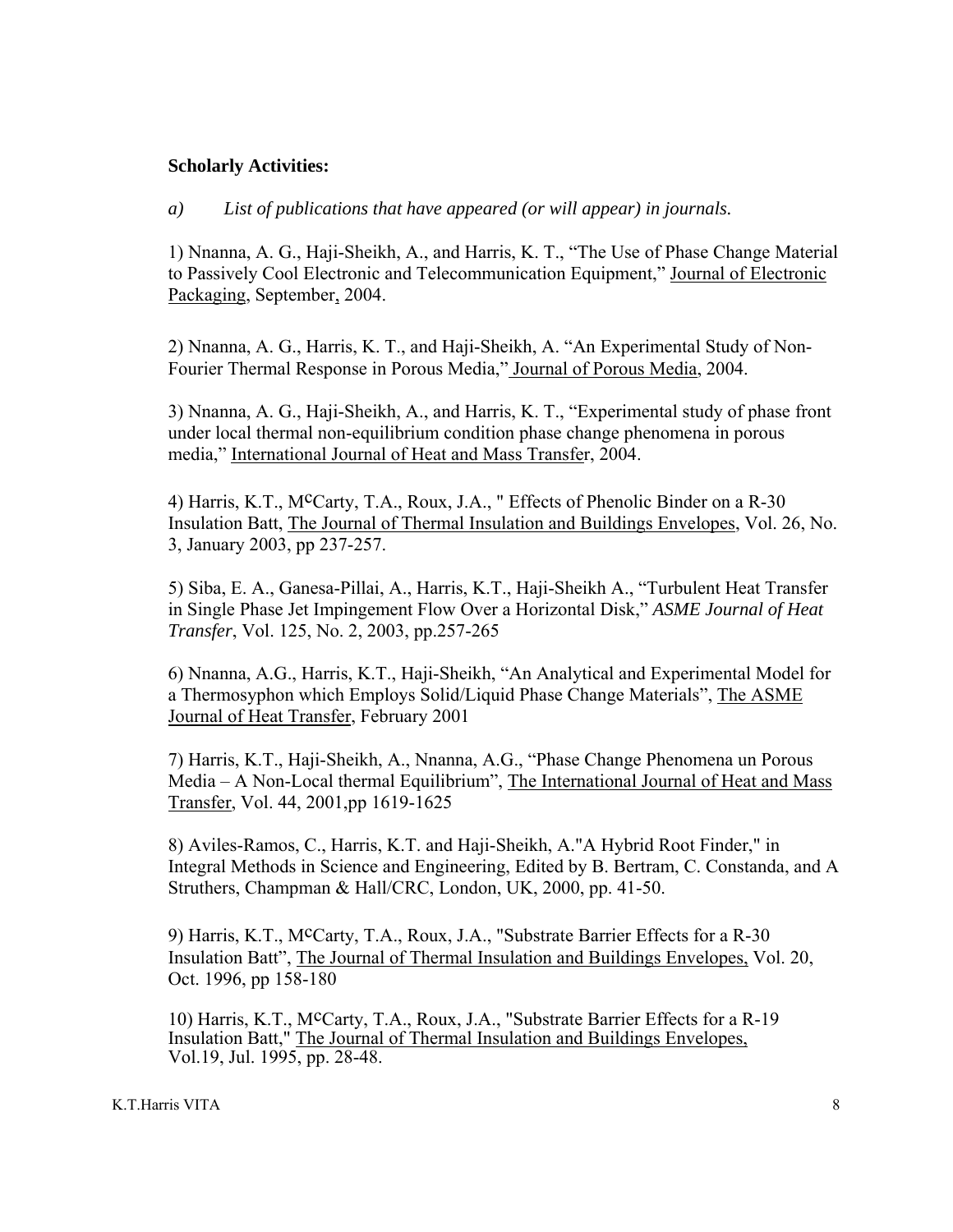11) Harris, K.T., McCarty, T.A., Roux, J.A., "Experimental and Computational Tests Involving R-11, R-19, and R-30 Fiberglass Insulations," The Journal of Thermal Insulation and Building Envelopes, Vol. 17, Jan. 1994, pp. 197-218.

12) Harris, K.T., McCarty, T.A., Roux, J.A., Gorthala, R., "Total Heat Transfer Due to the Variation in Fiberglass Insulation Thickness in Attics," 29th ASME National Conference on Heat Transfer, August 8-11, 1993, Atlanta, Ga., Radiative Heat Transfer Theory and Applications, HTD-Vol. 244, pp. 1-10.

13) Gorthala, R., Harris, K.T., Roux, J.A., McCarty, T.A., "Transient, Conductive, Radiative Heat Transfer Coupled with Moisture Transport in Attic Insulations," Journal of Thermophysics and Heat Transfer, Vol. 7, No. 4, Oct.- Dec. 1993.

*b) List of conference papers presented.* 

1) Agonafer, D., Platt, F., Ibarra, J., Agonafer, D., Harris, K.T., Haji. A., "An Experimental Analysis of A Thermal Heat Sink", presented at the 2004 ASME International Mechanical Engineering Congress & Exposition, Anaheim, Ca.

2) Nnanna, A. G. Agwu, Haji-Sheikh, A., and Harris, K. T. 002, "Experimental Study of Phase Front under Local Thermal Non-Equilibrium Condition ─ Phase Change Phenomena in Porous Media," presented at *ASME International Mechanical Engineering Congress and Exposition, New Orleans, Louisiana,* Paper No. IMECE2002-39705, 2002.

3) Nnanna, A.G, Harris, K.T., Haji-Sheikh, Experimental Validation Of Non-Fourier Thermal Behavior in Porous Structure, presented at the 2001 ASME International Mechanical Engineering Congress & Exposition, New York, NY, Nov. 11-16, 2001.

4) Harris, K.T., Haji-Sheikh, A., Nnanna, A.G., "An Analytical and Experimental Model for a Thermosyphon which Employs Solid/Liquid Phase Change Materials," 2000 ASME International Mechanical Engineering Congress & Exposition, Orlando, Fl, Nov. 5-12, 2000.

5) Siba, E. A., Ganesa-Pillai, M., Harris, K.T., Haji-Sheikh, A., "Turbulent Heat Transfer in Single Phase Jet Impingement Flow Over a Horizontal Disk'' presented at the session on *Fundamentals of Jet Impingement Heat Transfer*, in 1998 ASME International Mechanical Engineering Congress & Exposition, Anaheim, CA, November 1998.

6) Aviles-Ramos, C., Harris, K. T., and Haji-Sheikh, A., "A Hybrid Root Finder," Presented at the Fifth Integral Methods in Science and Engineering, Horton, Michigan, 1998.

7) Siba, Erick A., Ganesa-Pillai, M., Harris, Kendall T., "Turbulent Heat Transfer in Single Phase Jet Impingement Flow Over a Flat Circular Disk," *Proceedings of the ASME Heat Transfer Division-1998,* Volume 1, HTD-Vol. 361-1, ed. Nelson, et al., 1998, pp. 191-202.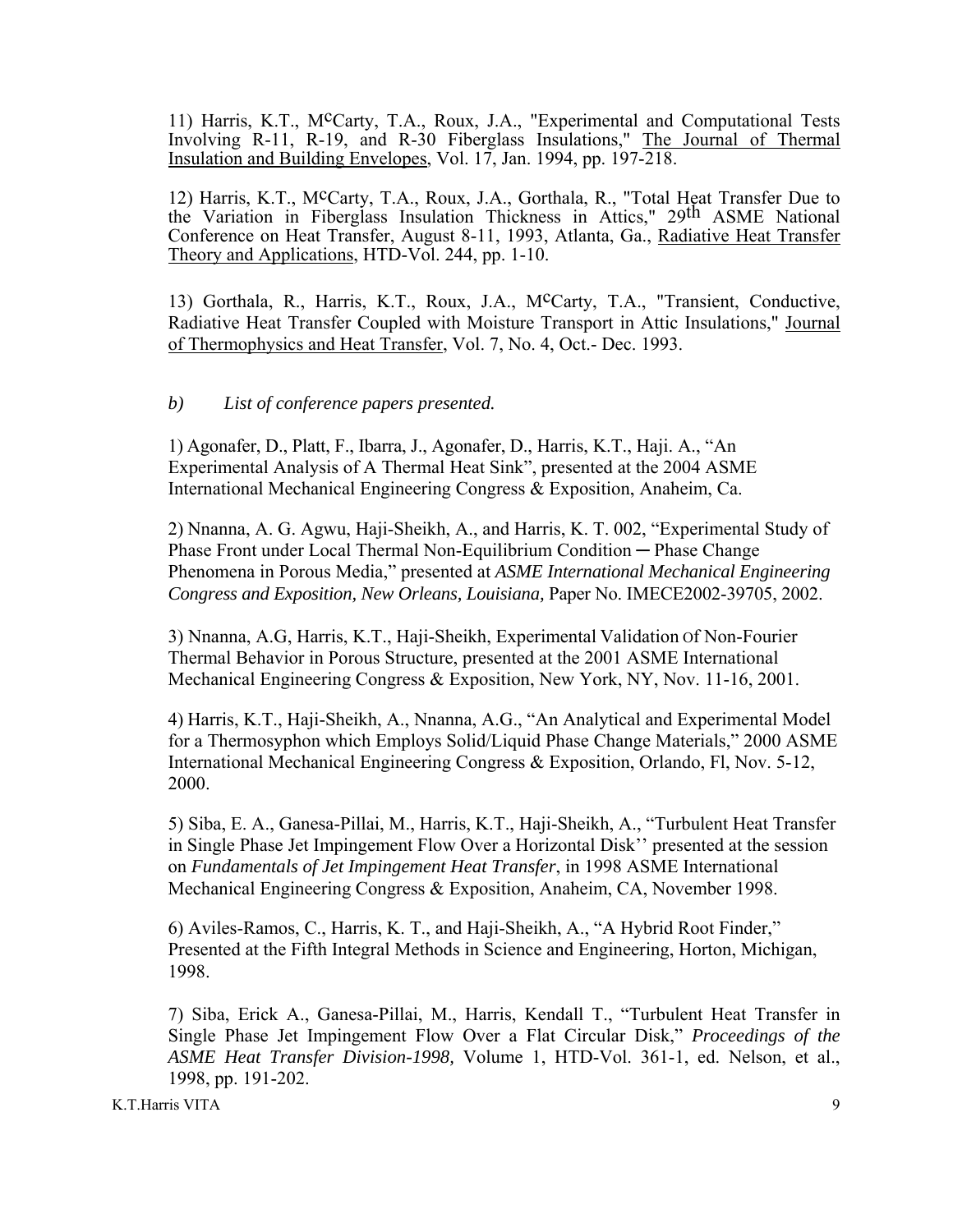8) Harris, K.T., M<sup>c</sup>Carty, T.A., Roux, J.A., "Substrate Barrier Effects for a R-19 Insulation Batt," 30th ASME National Conference on Heat Transfer, AIAA 2- Radiation Heat Transfer, August 5-8, 1995, Portland, Or.

9) Harris, K.T., McCarty, T.A., Roux, J.A., "Experimental and Computational Tests Involving R-11, R-19, and R-30 Fiberglass Insulations, 6th AIAA/ASME Thermophysics and Heat Transfer Conference, Heat and Mass Transfer in Insulation, June 20-23 1994, Colorado Springs, Co.

10) Harris, K.T., McCarty, T.A., Roux, J.A., Gorthala, R., "Total Heat Transfer Due to the Variation in Fiberglass Insulation Thickness in Attics," 29th ASME National Conference on Heat Transfer, August 8-11, 1993, Atlanta, Ga.

*c) List of technical reports for industry that have been prepared as formal reports.* 

As director of the Federal Department of Energy Industrial Assessment Center ninety (90) technical reports were submitted to various manufacturing industries in the DFW area. Due to the proprietary reasons these reports are not released to the public. These reports are entitled IAC #01-001 – LSSIAC #04-090.

As director of the LoanSTAR State Industrial Assessment Center forty-five (45) technical reports were submitted to various manufacturing industries in the DFW area. Due to the proprietary reasons these reports are not released to the public. These reports are entitled LSSIAC #97-001 – LSSIAC #98-045.

*d) List of research proposals funded or pending (include funding information agency, span time, funds).* 

ADVANCE PAID: Successfully Navigating Your Career – Advancing Women Faculty in Engineering & Technology at Historically Black Colleges and Universities (HBCUs) National Science Foundation

 Duration: Sept. 2009 – May 2012 **Budget: \$846,000.00**  Capacity: Co-PI  **Status: Funded** 

Louis Stokes Alliance for Minority Participation IV– System Alliance Proposal National Science Foundation Duration: June 2007 – May 2012 **Budget: \$736,000.00** (Alliance Budget - \$3 Million) Capacity: Director/Co-PI  **Status: Funded** 

Louis Stokes Alliance for Minority Participation – Bridge to the Doctorate (Supplement) National Science Foundation Duration: August 2005 – July 2007 **Budget: \$987,000.00**  Capacity: Director/Co-PI (PI-Dean of Engineering)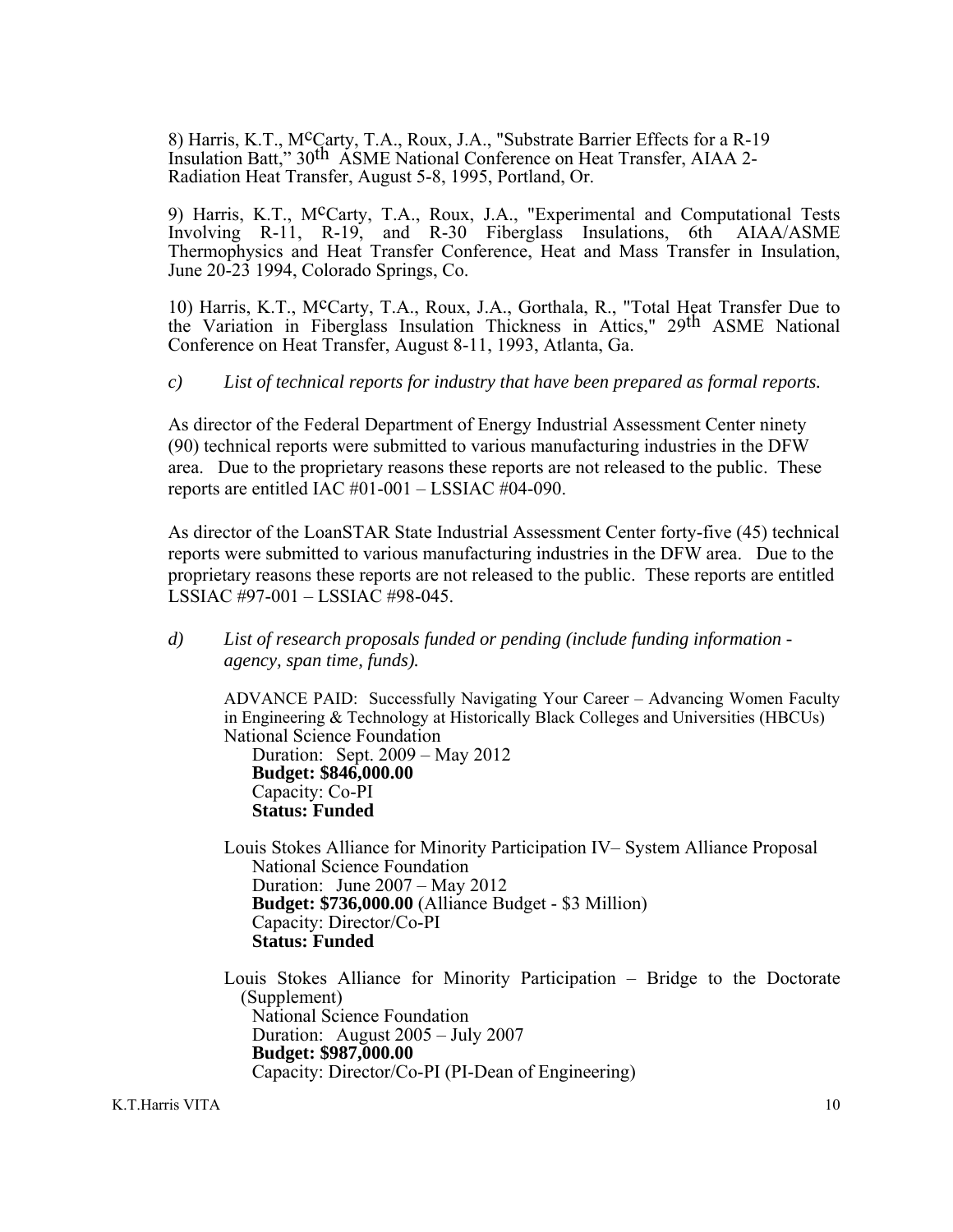#### **Status: Funded**

Capstone Design Project Dell Computer Corporation Duration January 2004 – September 2004 **Budget: \$5,000.00**  Capacity: Primary Investigator; Co-PI Dr. Dereje Agonafer **Status: Funded**  Federal Industrial Assessment Center Sponsoring Agency: Department of Energy (DOE) Duration October 2001 – September 2005 **Budget: \$1,275,000.00**  Capacity: Primary Investigator; Asst. Director (S. Phillips) **Status: Funded**  Development of a Portable Near Field Antenna Scanner Sponsoring Agency: Raytheon TI Duration: April 01, 1998 – March 31, 1999 **Budget: \$14,800.00**  Capacity: Co- Primary Investigator (PI – Dr. John Bredow, EE) **Status: Funded**  LoanSTAR Industrial Assessment Center Sponsoring Agency: State Energy Conservation Office (SECO) Duration: September 01, 1997 – August 31, 1998 **Budget: \$113,000.00**  Capacity: Director/PI (Assistant Director - Ms. Sarah Philips, MAE) **Status: Funded**  LoanSTAR Industrial Assessment Center Sponsoring Agency: State Energy Conservation Office (SECO) Duration: November 01, 1996 - August 31, 1997

**Budget: \$70,000.00**  Capacity: Director/PI (Assistant Director – Dr. Stephen Kugle, MAE) **Status: Funded** 

# **Total External Funding to Date: \$ 4,200,800.00**

Submitted Proposals:

S-STEM: Undergraduate Pipeline to Engineering and Research in Science, Technology, Engineering and Mathematics National Science Foundation Duration: August 2006 – July 2011 Budget: \$499,997.00 Capacity: PI (co-PI's K. Kirby, et al) Status: Not Funded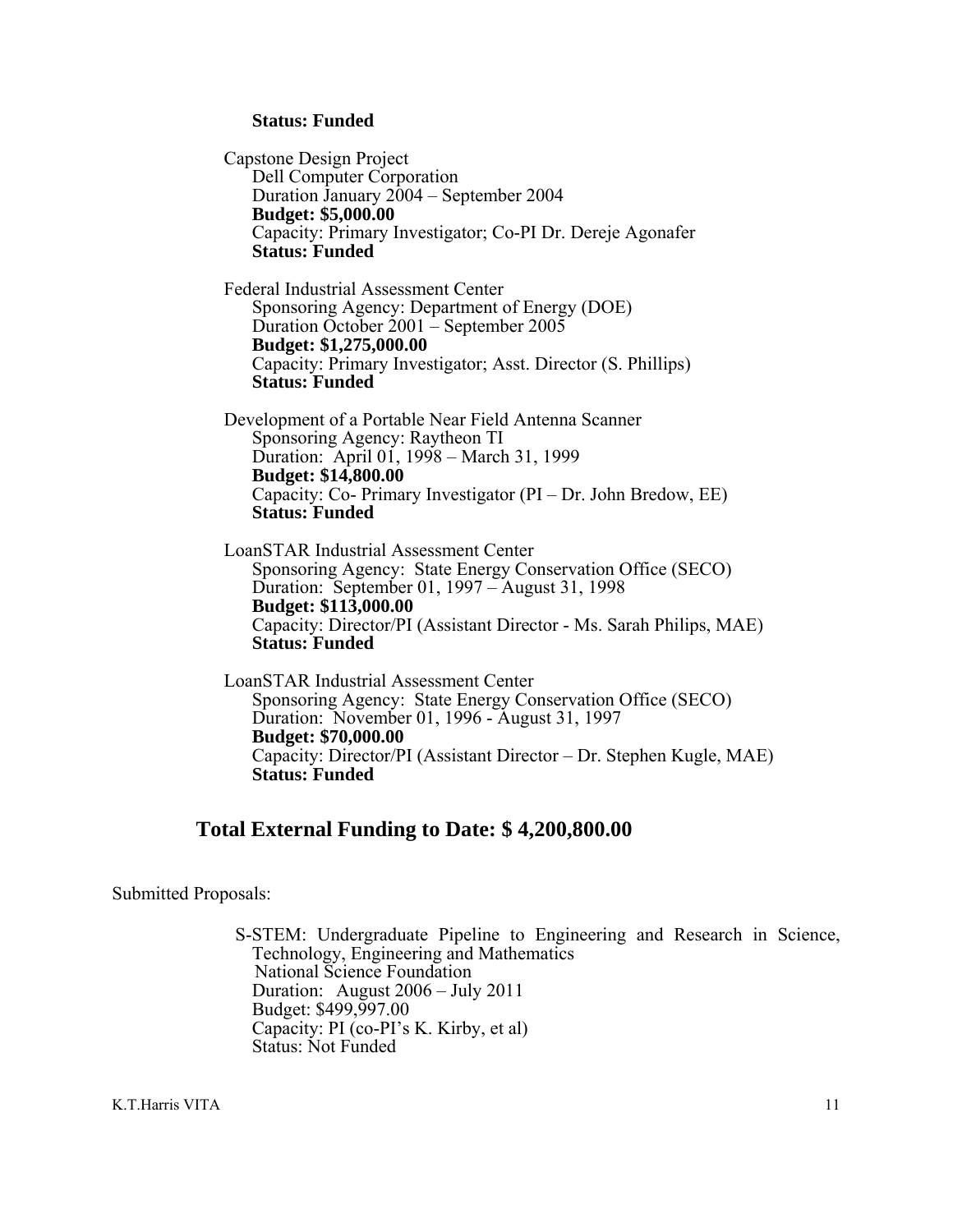"Integration of Undergraduate Recruitment and Retention strategies to Increase the Enrollment and Graduation Rates in the College of Engineering" Sponsoring Agency: Technology Workforce Development Grants Program Duration: August 2006 – July 2008 Budget: \$285,000.00 Capacity: PI Status: Not Funded

HVAC Data Center Cooling Sponsoring Agency: NASA Duration To Be Determined Budget: \$100,000.00 Capacity: Co-PI; PI Dr. Dereje Agonafer Status: Not Funded

"Estimation of Interstitial Heat Transfer Coefficient in Porous Media Saturated wit Phase Change Material" Sponsoring Agency: National Science Foundation Duration: January 2000 – January 2002 Budget: \$167,000.00 Capacity: PI; Co-PI A. Haji-Sheikh Status: Not Funded

"Estimation of Interstitial Heat Transfer Coefficient in Porous Media Saturated wit Phase Change Material" Duration: January 2000 – January 2002 Budget: \$167,000.00 Capacity: PI; Co-PI A. Haji-Sheikh Status: Not Funded

Electron-Lattice Coupling in Microscale Devices Sponsoring Agency: National Science Foundation Duration: June 01, 1998 - December 31, 1999 Budget: \$110,000.00 Capacity: PI Status: Not Funded

Electron-Lattice Coupling in Microscale Devices, (ARP) Sponsoring Agency: Texas Higher Education Coordinating Board Duration: January 01, 1998 - December 31, 1999 Budget: \$190,060.00 Capacity: Co-PI (PI – Dr. A. Haji-Sheikh, MAE) Status: Not Funded

#### **Professional Activities:**

*a) Activities in professional and honor societies-membership, offices held.* 

K.T.Harris VITA 12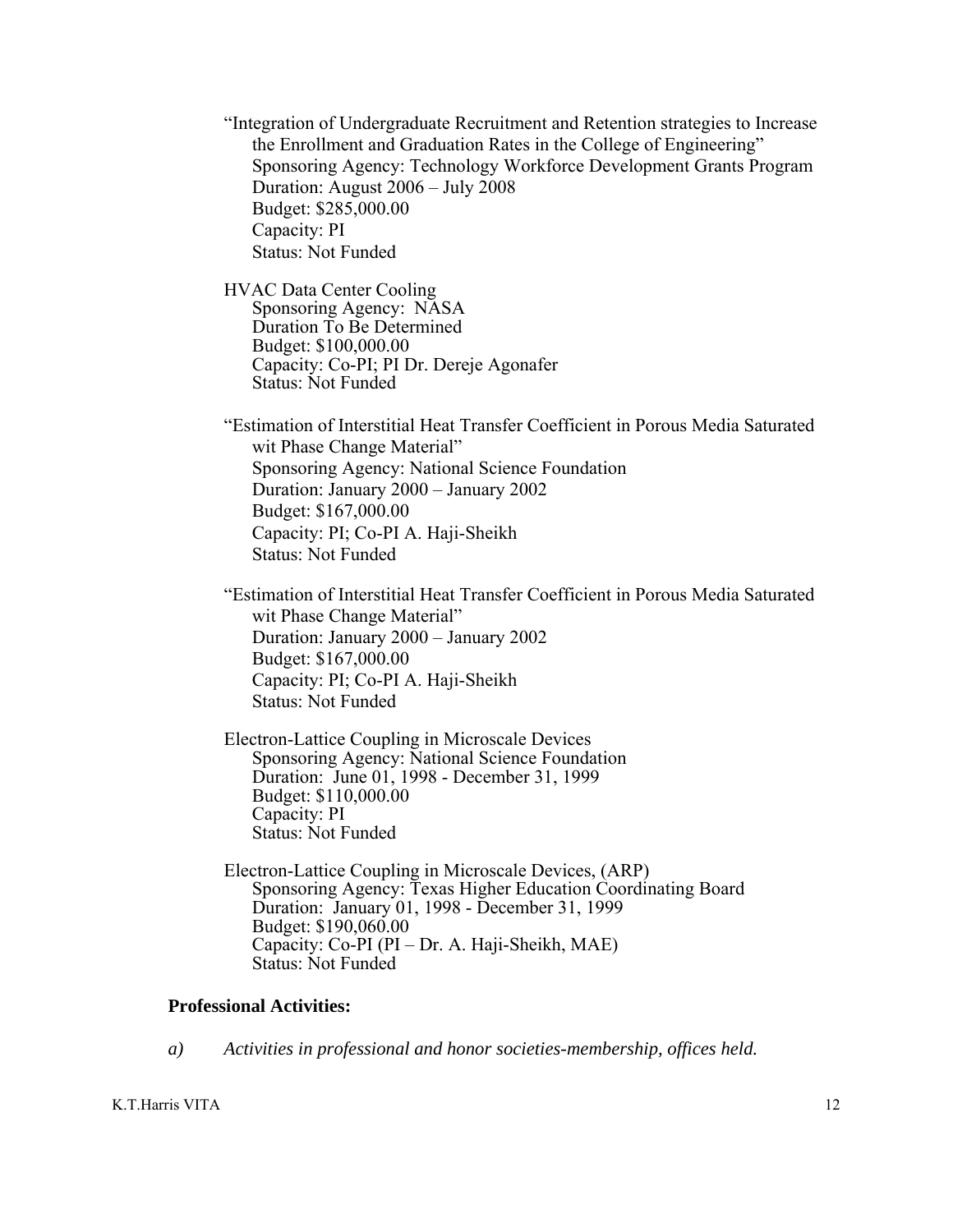- National Society of Black Engineers
- American Institute of Aeronautics and Astronautics (AIAA)
- American Society of Mechanical Engineers (ASME)
- American Society of Heating Refrigeration, and Air Conditioning Engineers (ASHRAE)
- *b) Registration States*

Licensed Professional Engineer - State of Texas -2004 License # 95091

- *c) Awards, citations or other recognition of professional activity* 
	- Honored as Outstanding Academic Advisor for the College of Engineering at the University of Texas at Arlington Fall 2004
	- Nominated as the 2000, 2001, 2002, and 2003 Piper Teacher Award representative for the College of Engineering at the University of Texas at Arlington
	- Honored as an excellent engineering educator by the National Society of Black Engineering, Spring 1997
- *d) Description of professional activities that are considered to be of value to faculty member position.* 
	- Since joining the faculty at Prairie View A&M University (Spring of 2005) I have played a vital role in supporting and developing the summer outreach program for the College of Engineering. Currently, the College has five (5) summer programs and is planning to expand to nine (9) by the summer of 2010. Of the current five (5) programs and the future four (4), I am heavily involved. These programs will range from elementary age students to precollege students and their purpose is to increase the number of students interested in STEM majors.
	- From the summer of 1998 to the summer of 2004, I directed three summer programs for the College of Engineering at UTA. The first program was for  $11<sup>th</sup>$  and  $12<sup>th</sup>$  graders that were interested in engineering. While the second of these program was for  $9<sup>th</sup>$  and  $10<sup>th</sup>$  graders who were also interested in engineering. The third program was for  $7<sup>th</sup>$  and  $8<sup>th</sup>$  graders who were also interested in engineering. Developed the curriculum and all activities for all programs. The duration of each program was one-week.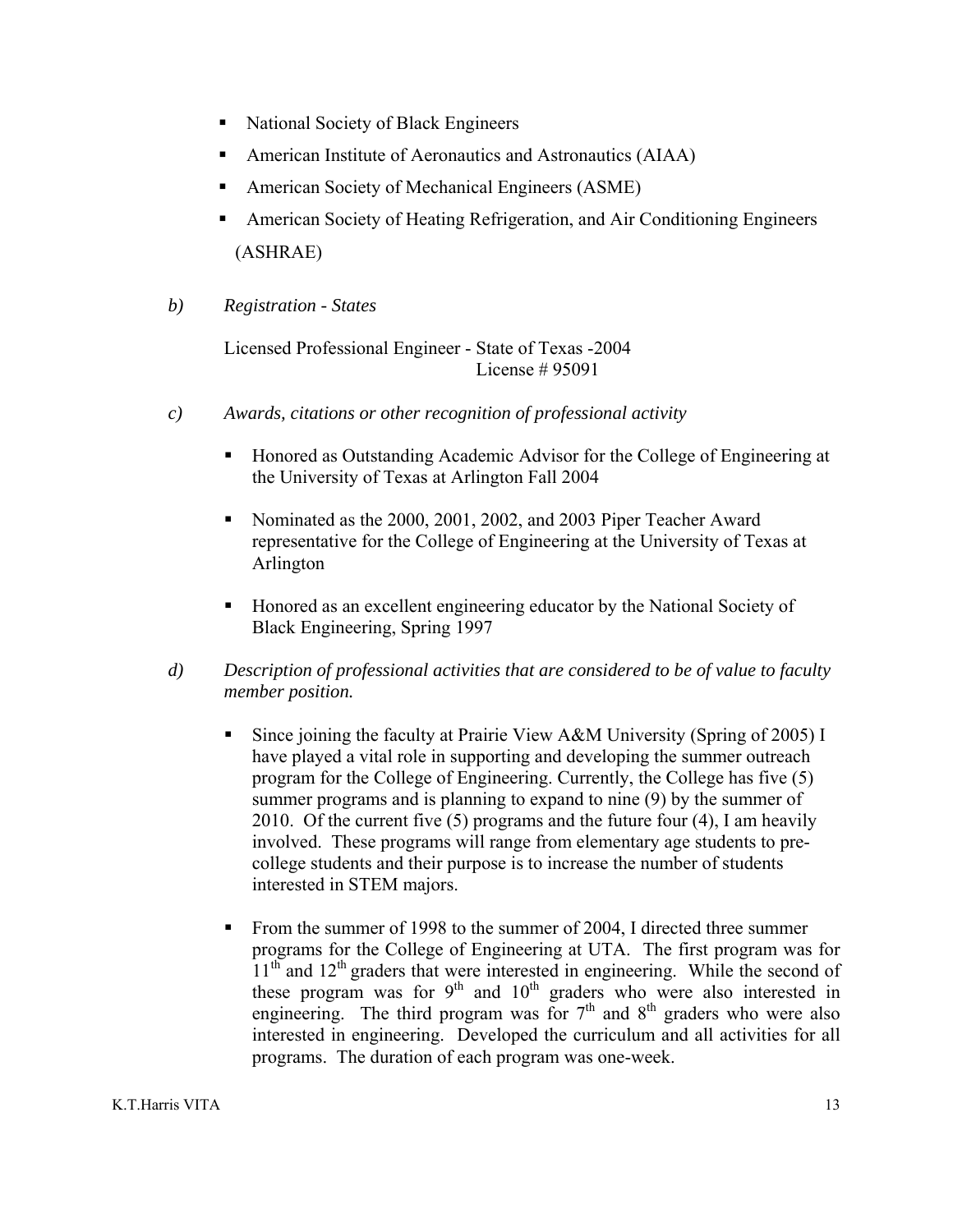- Each summer during my tenure at UTA, I taught an Introduction to Engineering Course to the students attending the Upward Bound Math and Science program. This course was designed to give the students an opportunity to see the various fields of engineering.
- Appointed as the Mechanical Engineering (UTA) undergraduate advisor for upper division students (approximately 150 students).

# **University and Community Service:**

- *a) Major college and university committees name of organization and role.* 
	- University Academic Council (PVAMU), 2005 Present
	- University Graduate Council (PVAMU), 2005 Present
	- Search Committee for Mechanical Engineering Faculty (PVAMU), Present
	- University College Faculty Advisory Representative for the College of Engineering (PVAMU), Present
	- Chair of the Mechanical Engineering Department Tenure and Promotion Committee (PVAMU), Present
	- Chair of the College of Engineering Freshman Advisory Committee (PVAMU), Present
	- $\blacksquare$  4<sup>th</sup> Annual Texas A&M University System Pathways Student Research Symposium Committee (PVAMU), 2006
	- Search Committee for the Department Head of Management and Marketing College of Business (PVAMU), 2006
	- Search Committee for the Dean of Agriculture (PVAMU), 2005
	- Tarrant County College Engineering Technology Advisory Committee-Chairperson (UTA) , Spring 2002 – 2004
	- Curriculum Review Committee (UTA) , Spring 2000 2004
	- Mechanical Engineering PHD Exam Coordinator (Thermal Science) (UTA), Fall 2000 – 2004
	- University Master Development Plan Committee (UTA), Fall 1999 2004
	- Faculty Outreach Program (UTA), 1996-2004
	- Mechanical Engineering Committee on Graduate Studies (UTA), 1996-2004